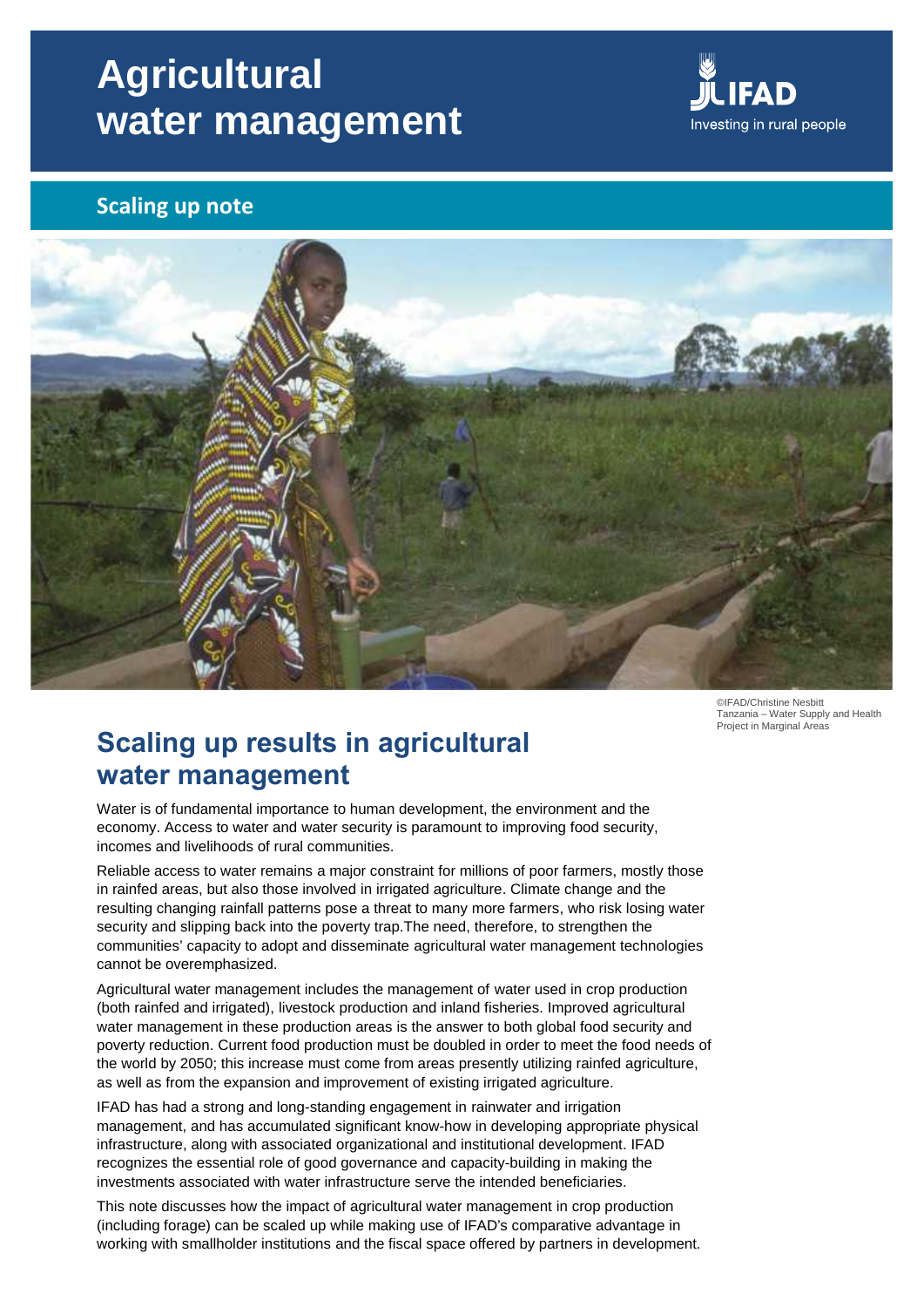# **What is to be scaled up?**

The scaling up agenda in agricultural water management will be pursued through an integrated water resources planning approach, with interventions that are matched to the specific needs of each community. Rural communities have different needs for water, such as for household use, subsistence farming, market-oriented farming, livestock watering and off-farm uses.

There are both direct and indirect beneficial and sustainable impacts from investments that develop new and/or rehabilitate or upgrade existing community-based irrigation schemes in a participatory manner. These impacts include: (i) increased crop production through yield and quality improvements; (ii) higher cropping and livestock intensities and diversification, resulting in increased farm-based income; (iii) increased farm employment opportunities; (iv) improved asset accumulation by the rural poor; and (v) improved access to water for other uses. These impacts contribute to improved household food security, nutrition and income. IFAD's investments will be used to scale up improved agricultural water management through better management of water in rainfed farming systems and through participatory, community-based irrigation.

**Water management in rainfed farming systems.** The majority of the rural poor depend on rainfed farming systems for their livelihoods, which account for about 72 per cent of the world's harvested crops and rangelands (IWMI, 2007). Practices that improve water retention and percolation at field level – such as no till, mulching, contour ridging, infiltration pits, among others – will result in more water being available in the soil for plant growth, thus increasing productivity and groundwater recharge as well.

The technologies for water management in rainfed farming systems include: (i) flood-based farming systems (spate irrigation), whereby flood water is diverted from a river to low-lying areas for crop, rangeland and forest watering, as well as for harvesting livestock drinking water; and (ii) water harvesting, i.e. the collection and storage of water in reservoirs and tanks (natural or man-made), or facilitating the infiltration of water into the ground. Some techniques for in-field water harvesting are contour ridges, bunds, grass cover strips, microcatchments around the crop and terracing.

**Participatory, community-driven irrigation (with access to markets).** Community-based irrigation is made up of smallholder farmers who group together to share common irrigation infrastructure and improve access to markets. It should be noted that the non-farm sector growth in rural communities adjacent to irrigated agriculture is usually greater than in those dependent only on rainfed agriculture.

The two main models of participatory community-driven irrigation are family/individual household-owned microscale irrigation and group-owned irrigation schemes (Box 1).

#### *Family/individually owned microscale irrigation.*

Microscale irrigation is developed by an individual household using a localized source of water, such as a shallow or deep well. Microscale irrigation is mainly used for household food security and for the production of high-value crops in urban or peri-urban areas. The landholding of a typical household is usually less than 0.5 hectares.

The technologies used for applying water include buckets, treadle pumps, sprinklers and drip irrigation. The latter is

#### **Box 1: Focus for IFAD irrigation investments**

**Family-owned microscale schemes:** (i) develop value chains for irrigation equipment suppliers in order to build local capacity for manufacturing, distribution, repair and maintenance; (ii) enable farmers' access to finance for purchase of irrigation equipment and other inputs; and (iii) build the capacity of producers to enable them to access high value markets for their produce.

**Small-scale group-owned and managed schemes:** (i) finance all irrigation infrastructure from headworks at water sources to downstream development at farmgate level; (ii) support the development of farmers' organizations; and (iii) facilitate access to finance and markets.

**Medium and large-scale group-owned and managed schemes:** (i) cofinance the development of irrigation infrastructure with other international financial istitutions, such as the Asian Development Bank, the African Development Bank, the OPEC Fund and the World Bank, which have the capacity to finance bulk water infrastructure from the water source to field edge; (ii) engage in downstream development; and (iii) facilitate access to finance and high-value markets.

gaining popularity as a technology that has higher water application efficiency and requires less energy. With rural finance support and initial capitalization, the individual household is responsible for financing the development, operation and maintenance (O&M), and subsequent renewal of the irrigation infrastructure.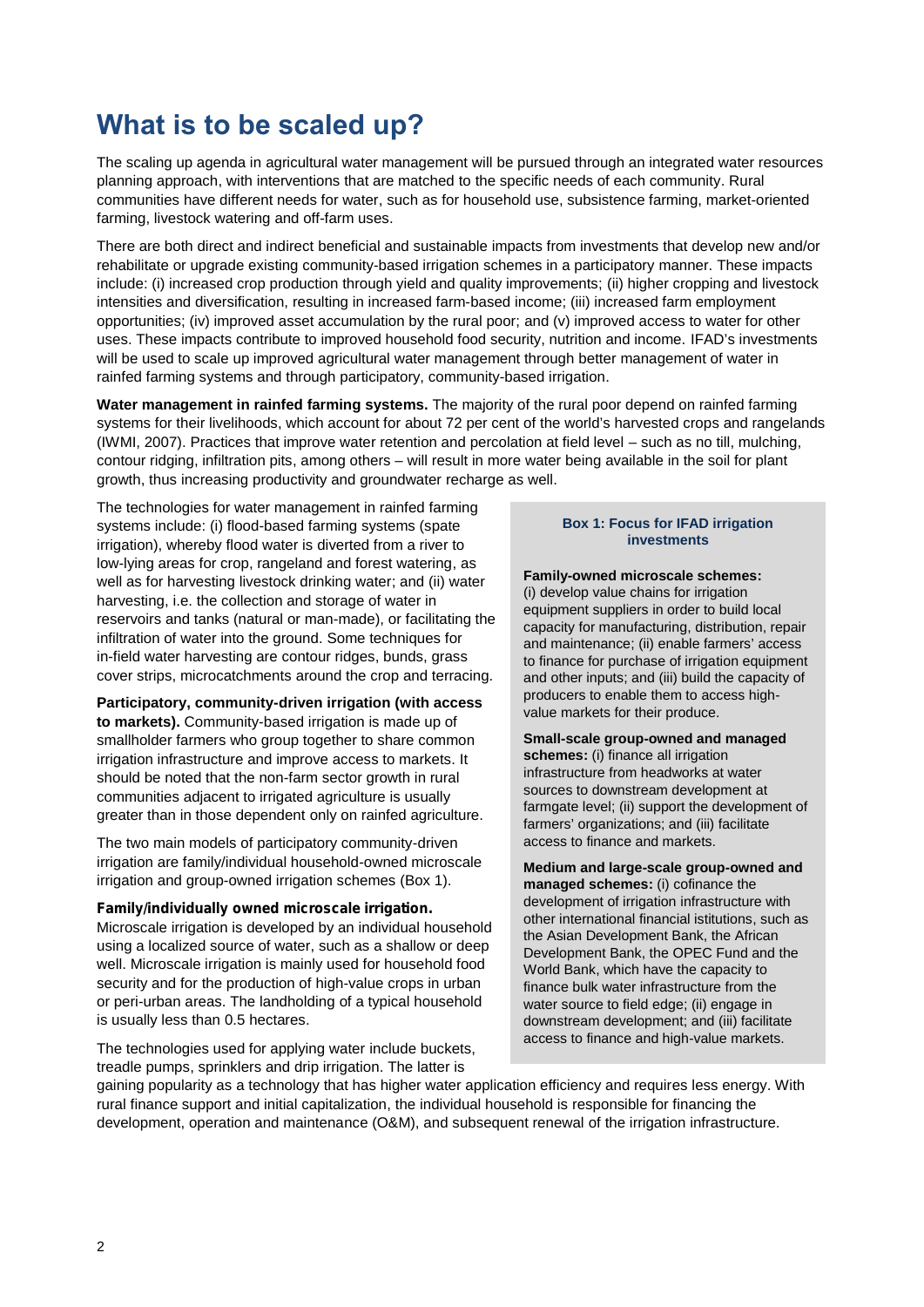*Group-owned and managed irrigation schemes.* Such schemes can be categorized by the scale of the infrastructure<sup>1</sup> and the type of ownership. The scale of infrastructure can be small, medium or large, and defined by the developed land area.*<sup>2</sup>* Categorization depends on the country context, but a typical generalized categorization is small scale (< 200 hectares), medium (200-1,000 hectares) and large scale (> 1,000 hectares) irrigation schemes. These are usually developed in a participatory manner by households organized into groups and established as water user organizations, which are able to access water for irrigation and undertake downstream development.<sup>3</sup> Each farmer typically has a landholding of up to 2 hectares. Either the community or one of the government agencies can identify the need for and initiate a project to establish an irrigation scheme. Participating farmers cover the full O&M costs of the irrigation system.

IFAD financed the two phases of the Special Country Programmes and the Participatory Small-scale Irrigation Development Programme in Ethiopia, and the Rural Livelihoods and Agricultural Development Project in Malawi through this model.

# **Scaling up pathways**

In scaling up agricultural water management impacts, it is important to conduct an assessment of the local context to identify the best possible pathway to use as an entry point. The potential for scaling up and the identification of interventions is examined below from the perspective of the main development instruments: (i) policy engagement; (ii) project financing; and (iii) knowledge management.

### **Policy engagement**

As noted in FAO (2008), "the policy environment must be supportive of smallholder production, consumption, and marketing of agricultural products." Policy engagement constitutes a major element in scaling up the impact of agricultural water management.

*Integrated natural resources (land and water) management policy framework.* Land and water governance issues loom large in efforts to match the objectives and modalities of investments and the institutional and policy framework in which these are set. The role of local leadership in the management of land and water is important. For example, in Liberia and Sierra Leone, land and water rights are transferred locally when improving inland valley bottoms (*bas-fonds*). Engaging local authorities involved in project design and implementation in policy dialogue with the central government often proves most effective when based on results, i.e. using positive results from past experiences to leverage support for scaling up.

In the light of increasing water stress, water management policies should provide incentives for the adoption of agronomic and irrigation practices that increase crop water use efficiencies, especially on existing irrigation schemes.

*Water user groups should be responsible for O&M of irrigation infrastructure.* Governments should be committed to transfer irrigation management to irrigators both in existing and new schemes. Government policy on irrigation development should stipulate that O&M of irrigation systems is the responsibility of the farmers' water user organizations. The policy and legislative framework should provide for the registration of water user associations, sustainable cost recovery of O&M costs, clear separation of responsibilities between farmers and government, and performance monitoring of government irrigation systems.

While governments seem to be keen on irrigation management transfer for run-down irrigation schemes, policy discussions on irrigation management transfer to users of new and rehabilitated schemes should be held during project design. Discussions should cover issues of phasing, timing, capacity and cost-sharing arrangements involved in such transfers.

*Targeting poor and vulnerable members of the community.* Such community members may not benefit from irrigation systems due to elite capture. Government policies should ensure that vulnerable members of the community are given an opportunity to benefit directly from irrigation development (micro, small, medium and large) through access to secure land and water rights.

<sup>&</sup>lt;sup>1</sup> Infrastructure is defined as basic physical and organizational structures and facilities (e.g. buildings, roads, power supplies) needed for the operation of irrigated agricuture

 $2$  The description of scales is a generalization, as there are differences in categorization of irrigation systems across regions.

<sup>&</sup>lt;sup>3</sup> Downstream development includes development of in-field irrigation infrastructure, capacity-building of water user organizations in O&M of irrigation systems, and training of farmers in good agricultural practices.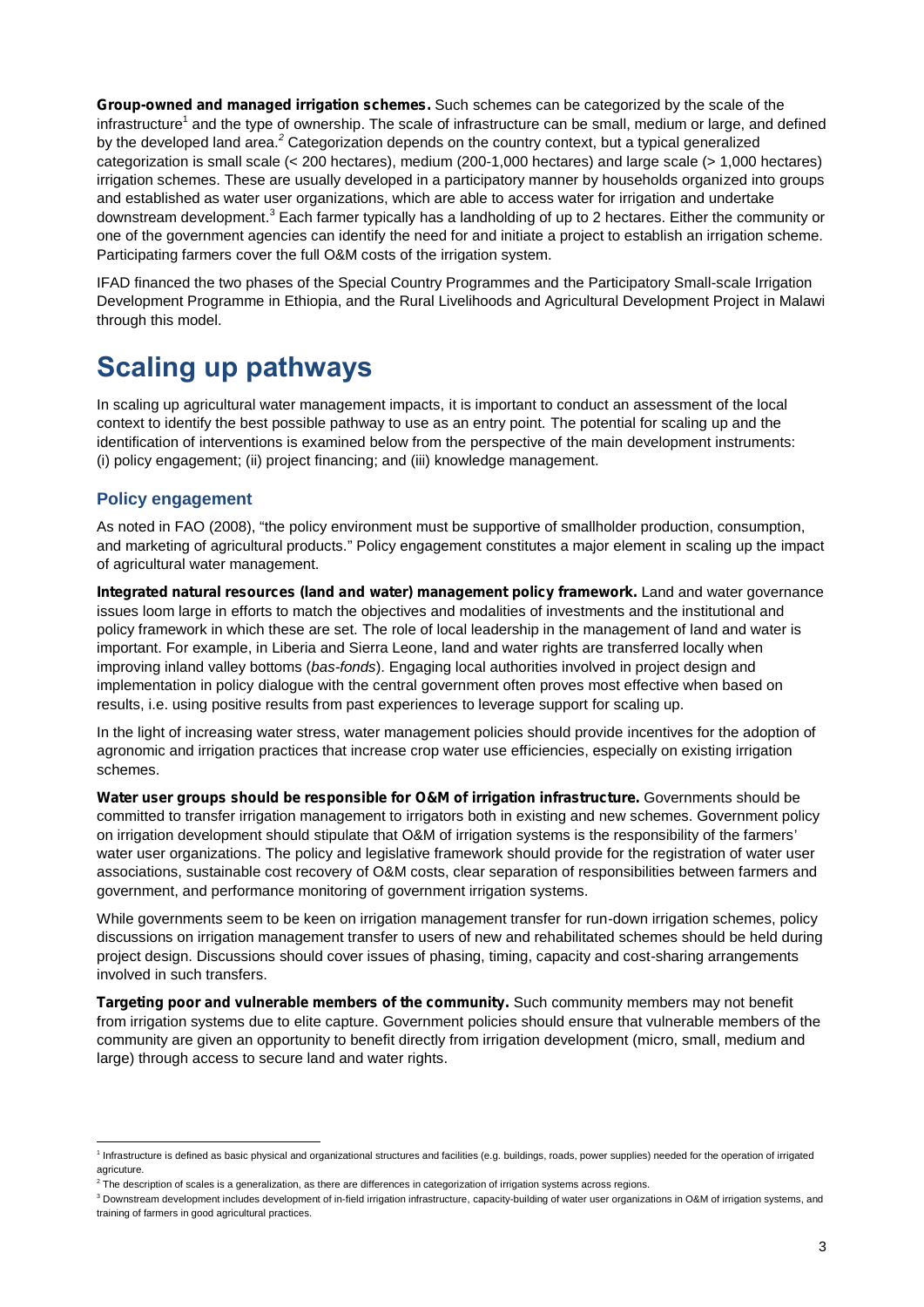*Participatory watershed management and planning.* Water management policies should encourage participatory planning, design, procurement and construction of all rural infrastructure. This approach ensures that water infrastructure development responds to the needs of the community and is designed with consideration to indigenous knowledge and climate change. Policies and regulatory frameworks should lead to an understanding of interests of importance to stakeholders (e.g. user committees, river boards, watershed

agencies, municipalities, ministries), including nomadic or transhumant watershed users. Watershed planning should include long-term projections with scenario analysis of water resources demand and supply.

Irrigation policies are influenced by other policies, including those related to land, water, trade, local government and the environment, among others. The impact of these policies on the performance of irrigation should be investigated.

In the context of both irrigated agriculture and watershed management, such policy questions are best addressed at the design stage, or during results-based country strategic opportunities programme (RB-COSOP) activities. These particular stages present opportunities for reflection with governments, farmers' organizations, civil society and the private sector on policies that are conducive to or that are likely to block the inclusive and sustainable development of the agricultural water management sector.

Removing the main policy barriers, creating an enabling policy environment and incorporating project-based experience into national strategies can have a major payoff in terms of paving the way to a scaling up strategy.

### **Project financing**

To scale up the impact of improved water management in rainfed and irrigated agriculture systems, projects should:

- (i) At the RB-COSOP stage, identify potential partners to cofinance investments in agricultural water management, if it is identified as a key intervention area by the government in line with the investment models described above.
- (ii) Prepare watershed management action plans to guide sustainable investments that rehabilitate or preserve the watershed in order to protect downstream water resources. In most cases, a "hot spot" approach can be used to identify highly degraded areas or highly impactful areas for watershed rehabilitation.

#### **Box 2: Attributes of sustainable agricultural water management interventions**

- **Interventions are identified and selected by** the communities through a facilitated participatory process of watershed management planning.
- Beneficiary communities have secure land and water rights as individuals or groups.
- Participatory design of the physical and organizational infrastructure, which takes into account the communities' existing capacities and multiple use requirements. Attention is given to the needs of all community members, with particular attention to women and young people.
- The cost of developing infrastructure is shared between beneficiary communities, the public sector and the private sector, depending on the level of commercialization of the intervention.
- The intervention takes into account the beneficiaries' capacity to pay for operation and maintenance (O&M).
- An effective framework, which allows for decentralization and devolution of water management powers to water users, is in place. Issues of phasing, timing, capacity of beneficiaries and cost-sharing are discussed and agreed at the outset.
- O&M and management of infrastructure is the responsibility of beneficiaries organized into formal or informal water user groups. The responsibility for O&M is assigned before major construction works start. If subsidies are foreseen, they are within a level that the government can guarantee to provide in the future.
- Assessment of options for social, environmental, technical and economic viability and selection of the optimum option are undertaken with the participation of beneficiary communities.
- (iii) Assess the level of organization of targeted beneficiary communities. The key to successful agricultural water management projects is investing in people and their institutions at the local level, requiring longer-term strategic commitment and complex relationship-building. Existing institutions may require strengthening to better handle and manage the change that the project will bring. In some cases, new institutions may need to be built.
- (iv) Facilitate the analysis of options and the design of specific interventions with the beneficiary communities. Projects that involve communities from identification through implementation have a greater success rate than those planned using a top-down approach. Technology choices should allow multiple uses, if required by the communities, and enable water re-use.
- (v) Ensure the projects have support systems that enable access to markets and financial services.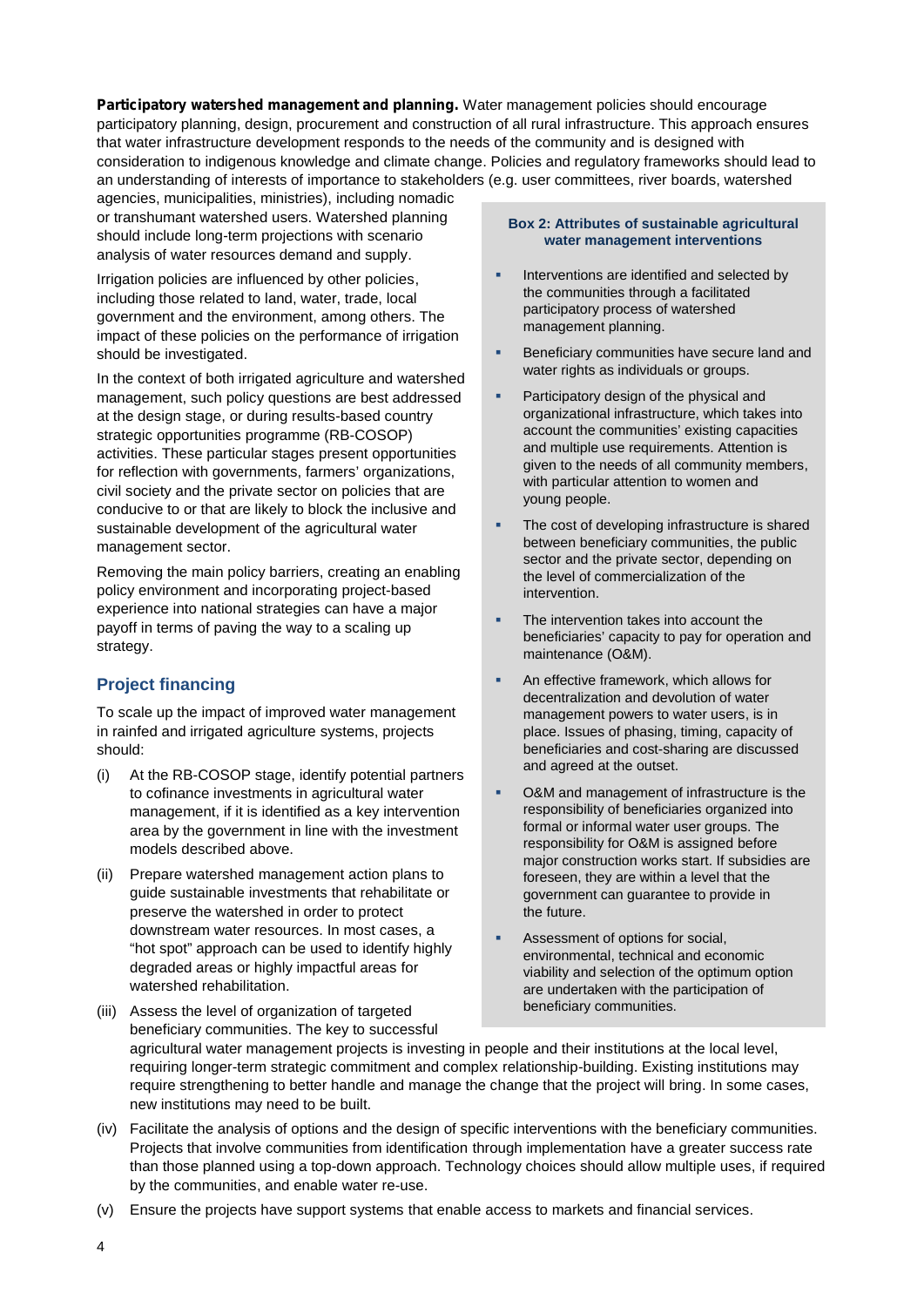**Private-sector involvement.** Infrastructure development and provision of management and institutional capacity for irrigation projects through partnerships between the public sector, the private sector and water users could be the way of the future. IFAD-financed programmes can leverage the skills, knowledge and finance of the private sector for the design, construction and O&M of irrigation and market. New models of sharing design, construction and O&M responsibilities with the private sector are emerging. An example of this can be found in Sierra Leone, where capable private service providers were created to work with farmers' associations, such as the Inland Valley Swamps Associations (IVSAs), on a systematic contract basis, and the use of youth contractors selected by the IVSAs among their young members was successfully introduced.

In its support to projects, IFAD should strike the right balance between the development of physical infrastructure and the organizational structures necessary for improved water management, with a focus on increasing on-farm agricultural productivity and income.

### **Knowledge generation and sharing**

Learning from "what works" is critically important before embarking on new investments, particularly where capital costs are high.

All water governance policy engagement should be informed by lessons learned from local experience, which means that effective knowledge management is critical as a feedback loop between projects and policy engagement. An example of this is IFAD's support for micro-irrigation within the Orissa Tribal Empowerment and Livelihoods Programme in Orissa State of India, which led to the promotion of pro-poor micro-irrigation at the federal level; in this regard, International Development Enterprises-India was instrumental in assisting the government to set up a national subsidy policy for drip irrigation in India. Likewise, Agronomes et Vétérinaires Sans Frontières, IFAD's implementing partner in the Scaling Up Micro-Irrigation Systems (SCAMPIS) project<sup>4</sup> in Madagascar, decided to mainstream the micro-irrigation business proposition into its corporate operations related to micro-irrigation.

Knowledge partnerships with CGIAR and other Agricultural Research for Development (AR4D) institutions complement learning from the field, while pro-poor advocacy on farmer-led water governance has been introduced in major international events. Furthermore, communities of practice are being supported by IFAD and partners.

Providing knowledge and best practices as a precursor to project design and policy engagement is critical to a scaling up agenda that builds on what works. However, a substantial contribution to the knowledge agenda will also come from project implementation itself, and the flexibility that projects will have to stimulate adaptation and learn while doing from traditional practices and local solutions.

# **Key drivers for scaling up**

Agricultural water management gives sustainable results in an environment where complementary services – such as access to extension services, markets and inclusive rural finance – are accessible. Clear delivery mechanisms and institutional arrangements with specialized agencies reduce complexity (IFAD, 2009). There are some critical "spaces" that provide fertile grounds for the scaling up agenda to unfold, which are outlined below.

### **Financial and fiscal spaces**

A major obstacle to scaling up is the limited financial space for farmers to invest in appropriate technology combined with the high capital cost of infrastructure investment. However, with the renewed interest of other international financial institutions and the private sector in funding agricultural water management interventions, IFAD has a great opportunity to develop partnerships that build on its comparative advantage and make use of its strong capacity in institutional analysis, social empowerment, value chains and environmental aspects to propose technically adapted solutions.

Most water control infrastructure have not been sustainable due to poor O&M. The latter is due to a number of reasons, which include: (i) farmers' expectations of the level of service are not met and they have little incentive to pay for the service; (ii) low farm-level productivity and poor access to markets resulting in inadequate income to finance O&M; (iii) weak organizational capacity of farmers to mobilize technical and financial resources for O&M; and (iv) inadequate funding from governments for government-managed systems. A scaling up strategy should aim to address each of these issues.

<sup>4</sup> SCAMPIS reached out to 30,000 households in Guatemala, India and Madagascar, and established national supply chains of drip irrigation equipment adapted to poor smallholder farmers.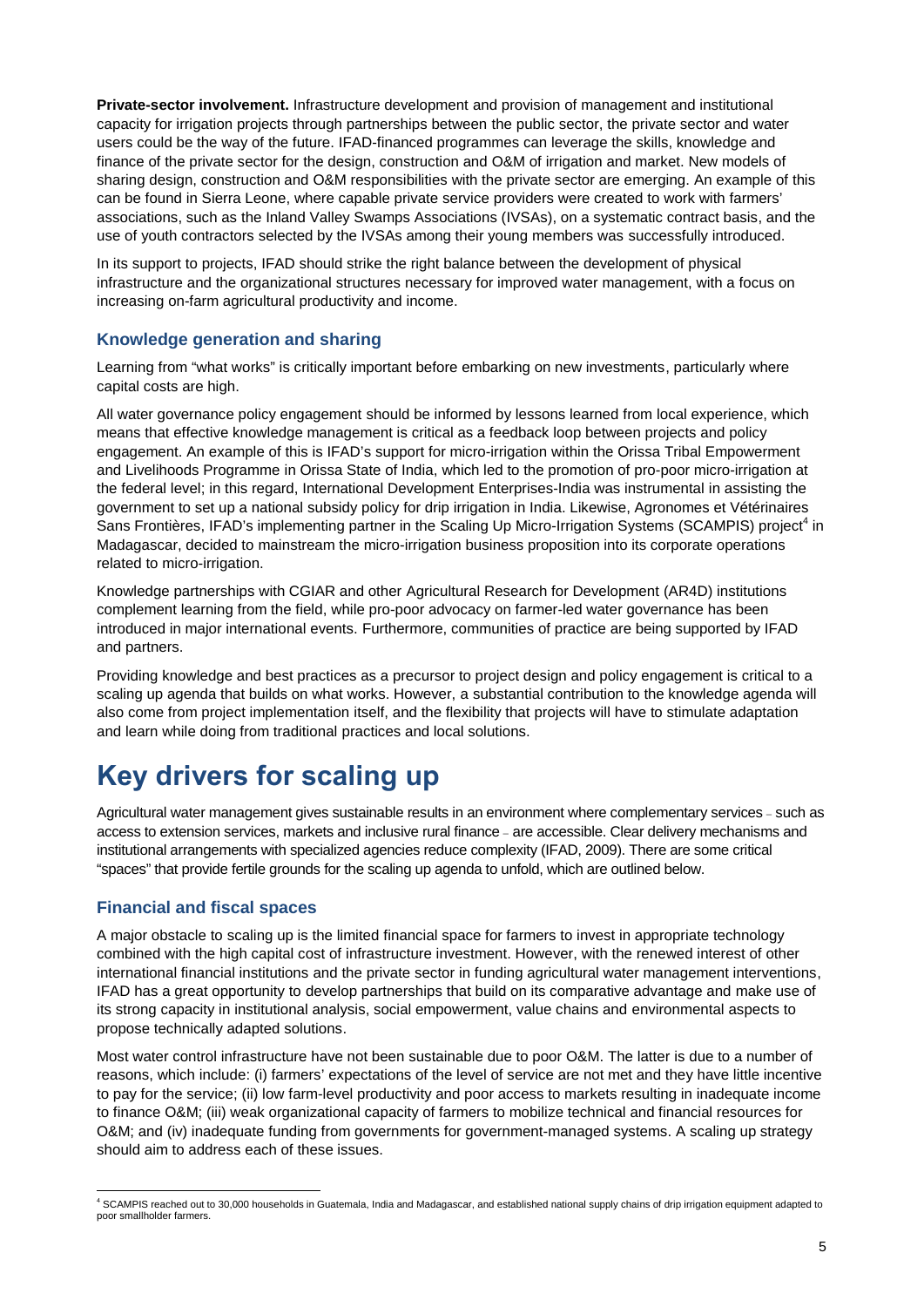### **Institutional space**

Participatory approaches that lead to farmer-managed irrigation schemes require government departments to hand over the responsibility of developing and managing water infrastructure to beneficaries and to involve the private sector in their development, operation and management. This is different from the top-down and infrastructure focused approach used by most government departments. In most countries, there is a need to reform government departments.

The opportunity to set the scaling up agenda lies not so much in more and bigger projects, but rather in an approach that links water management with market opportunities/value chains and natural resources management. Development of new or rehabilitation/upgrading of existing water management infrastructure, particurlary in irrigation, should be balanced by investments that build the capacity of farmers to develop and implement effective strategies that increase the farm fiscal space through access to high-value markets. This balance between investment in physical and soft assets is important for the sustainability of water infrastructure.

Developing an understanding of the role of institutions (public, private and producer-related) and the right level of delegation of authority (subsidiarity principle) will be critical to a scaling up agenda. The institutional space is linked to policy convergence and the ability to clearly assess the level of government commitment towards an agenda that may require to squarely address rent-seeking situations and elite capture. Institutions and institutional linkages may be more important than money in paving the way to a sustainable scaling up strategy in water management.

The private sector, through public-private-producers partnerships, can help in leveraging available skills, finance and networks for the development and O&M of water infrastructure in a manner that reaches out to more people and regions.

### **Partnership**

Challenges to policy, projects and knowledge dimensions can only be overcome by increased partnership, starting with the research and knowledge communities (e.g. CGIAR, universities, think tanks) to increase access to documented knowledge. UN-Water, of which IFAD is a founding member, has proved to be a solid partner and suitable platform to lobby for investments in knowledge and innovations on water. Diversifying relations to include non-traditional partners, including unions, parliamentary commissions on land and water, chambers of commerce, insurance companies and other development agencies such as the private sector and major foundations, would inspire and allow for "outside-of-the-box" cross-fertilization. The agriculture water agenda is complex and cannot be addressed by a single agency. Scaling up will only be possible by leveraging resources and expertise through increased partnership.

### **Climate change**

Adaptation to climate change impacts will require responses from governments, farmers and other stakeholders in the following areas: (i) better water resource management policies, legislation and regulations that mainstream adaptation to climate change; (ii) research in irrigation water requirements for key food security crops such as maize, rice and wheat, and dissemination and adoption of new technologies; (iii) assessments of vulnerability of these crops to climate change scenarios, long-term droughts and water deficits; and (iv) review of existing and development of new guidelines for the design and adoption of water technologies and practices for both rainfed and irrigation agriculture.

# **Monitoring and evaluation**

Monitoring and evaluation (M&E) is a core part of a scaling up strategy, supporting the understanding of how different pathways and spaces interact and where targeted action is possible. To complement the Results and Impact Management System indicators already used for RB-COSOPs and projects, the M&E goes beyond the existing tracking of government support to favourable policies to include natural resources management (land and water) indicators in the performance-based allocation system subsector scores. Table 1 gives a non-exhaustive list of possible additional indicators.

An M&E system for water management programmes should recognize that most of the outcome and impact objectives are only realized after project completion, making it essential to keep track of process milestones along policy engagement, project implementation, and knowledge capture and development pathways.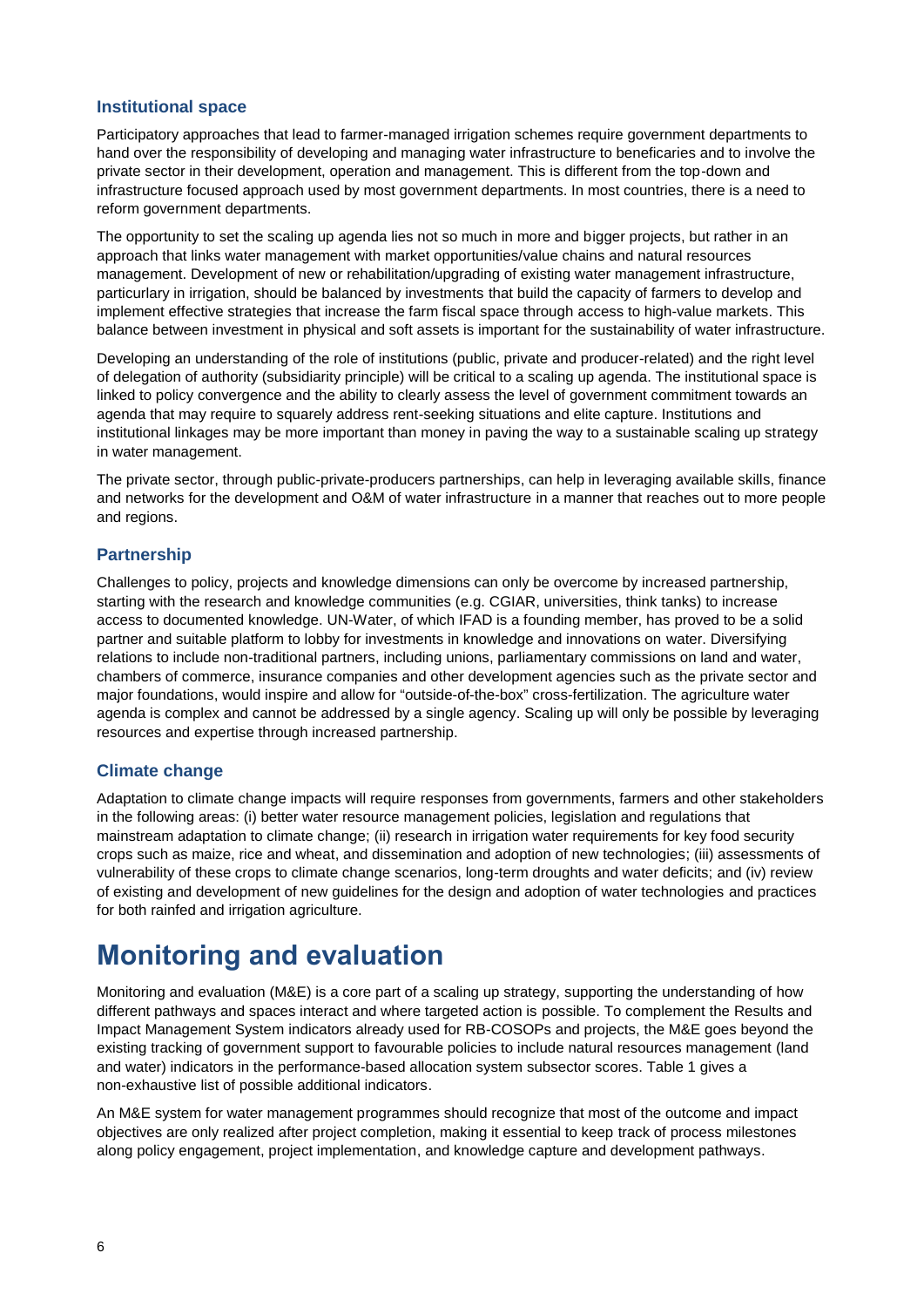| Table 1: Non-exhaustive list of possible additional indicators for |  |
|--------------------------------------------------------------------|--|
| measuring scaling up of agriculture water management               |  |

|               | Water management in rainfed farming<br>systems                                                                                                                                                                                                                                           | Participatory, community-driven irrigation<br>(with access to markets)                                                                                                                                                                                                                                                                                                                                                          |
|---------------|------------------------------------------------------------------------------------------------------------------------------------------------------------------------------------------------------------------------------------------------------------------------------------------|---------------------------------------------------------------------------------------------------------------------------------------------------------------------------------------------------------------------------------------------------------------------------------------------------------------------------------------------------------------------------------------------------------------------------------|
| <b>Policy</b> | Watershed management policy, guidelines and<br>regulations (mainstreaming climate change) in<br>place                                                                                                                                                                                    | Policy dialogues and development achieved on:<br>Water and land security of tenure<br>Irrigation management policies<br>$\bullet$<br>Irrigation equipment trade restrictions<br>$\bullet$<br>Financing of irrigation<br>$\bullet$<br>Country legislation related to water resources reviewed and<br>$\bullet$<br>improved (FAO, 2007)                                                                                           |
| Project       | % increase in area under soil and water<br>$\bullet$<br>conservation practices<br>Customary agreements documented,<br>$\bullet$<br>adapted and recognized in national<br>legislation<br>% increase in number of people benefiting<br>$\bullet$<br>from improved rainfed water management | % increase in number of people with access to benefits from<br>٠<br>irrigated agriculture (direct and indirect)<br>% increase in income from irrigation<br>$\bullet$<br>% increase in use of water-efficient irrigation technologies<br>$\bullet$<br>% reduction in cost of installation, repair and maintance of<br>$\bullet$<br>irrigation equipment<br>% increase in successful intermediate means of transport<br>$\bullet$ |
| Knowledge     | % increase in people aware of technologies<br>$\bullet$<br>for improved water management in rainfed<br>agriculture<br>Workshops, presentations<br>$\bullet$<br>Stories from the field written<br>$\bullet$<br>Case studies published<br>٠<br>Videos produced                             | Analysis available on documented project experience<br>$\bullet$<br>Partnerships developed<br>$\bullet$<br>Workshops, presentations<br>$\bullet$<br>Stories from the field written<br>$\bullet$<br>Case studies published<br>$\bullet$<br>Videos produced                                                                                                                                                                       |

A successful M&E system functions as a decision tool in the management process. To achieve this, the system needs to be designed with a focus on usability without overemphasizing exactness. Bias towards monitoring the physical progress, and not outcomes and impacts, should be avoided. Good quality and timely baseline information should also feed into progress monitoring. For effective scaling up, the sustainability and outreach of the M&E system itself also needs to be considered, taking into account the manner in which results affect key stakeholders and how this might reflect on sustainability after the project comes to a close.

# **Key messages**

- Strong rural institutions are an important ingredient in sustainable scaling up of agricultural water management impacts.
- A watershed management approach is the foundation for planning and implementing holistic agricultural water management interventions. Climate change will affect the way that watershed management will be carried out, which possibly will involve the development of complex water allocation systems and provision of incentives to save water in the era of economic and/or physical water scarcity.
- A conducive policy environment and the right institutional set-up is key, particularly with respect to the involvement of water users in O&M.
- To assist farmers in developing medium- and large-scale irrigation systems, IFAD will need to partner with other investors (governments, international financial istitutions, the private sector) and the farmers themselves, as it does not have the financial capacity to fund the development of bulk water supply infrastructure.
- IFAD's comparative advantage lies in downstream undertakings, such as the development of irrigation, capacity-building of the rural poor and their organizations and institutions, and improving access of farmers to markets and financial services.
- The importance of technology choices should not be understated. Such choices should be tailored to the needs and capacities of the users and depend on the physical characteristics of the area, scale of the project, and preferred ownership and operation arrangements. Technology choices should be flexible enough to allow for conjunctive and multiple uses of water.
- With a watershed management approach, projects are about collective action and managing externalities. Putting in place the right incentives for losers and winners to act towards a common goal is paramount so as to avoid free-riding and rent-seeking. Representation of the users and delegation of authority to the appropriate local level are two critical aspects to factor in when considering scaling up pathways.
- Making sure that more secure access to water leads to higher productivity and income is a multidisciplinary endeavour. It requires better coordination between the ministries of water, of irrigation and of agriculture, providing better integration into value chains and market opportunities, access to credit, technical assistance, and private sector involvement. It also means a better handle on the economics of water use and awareness of whether government subsidies skew incentives towards suboptimal use of water.